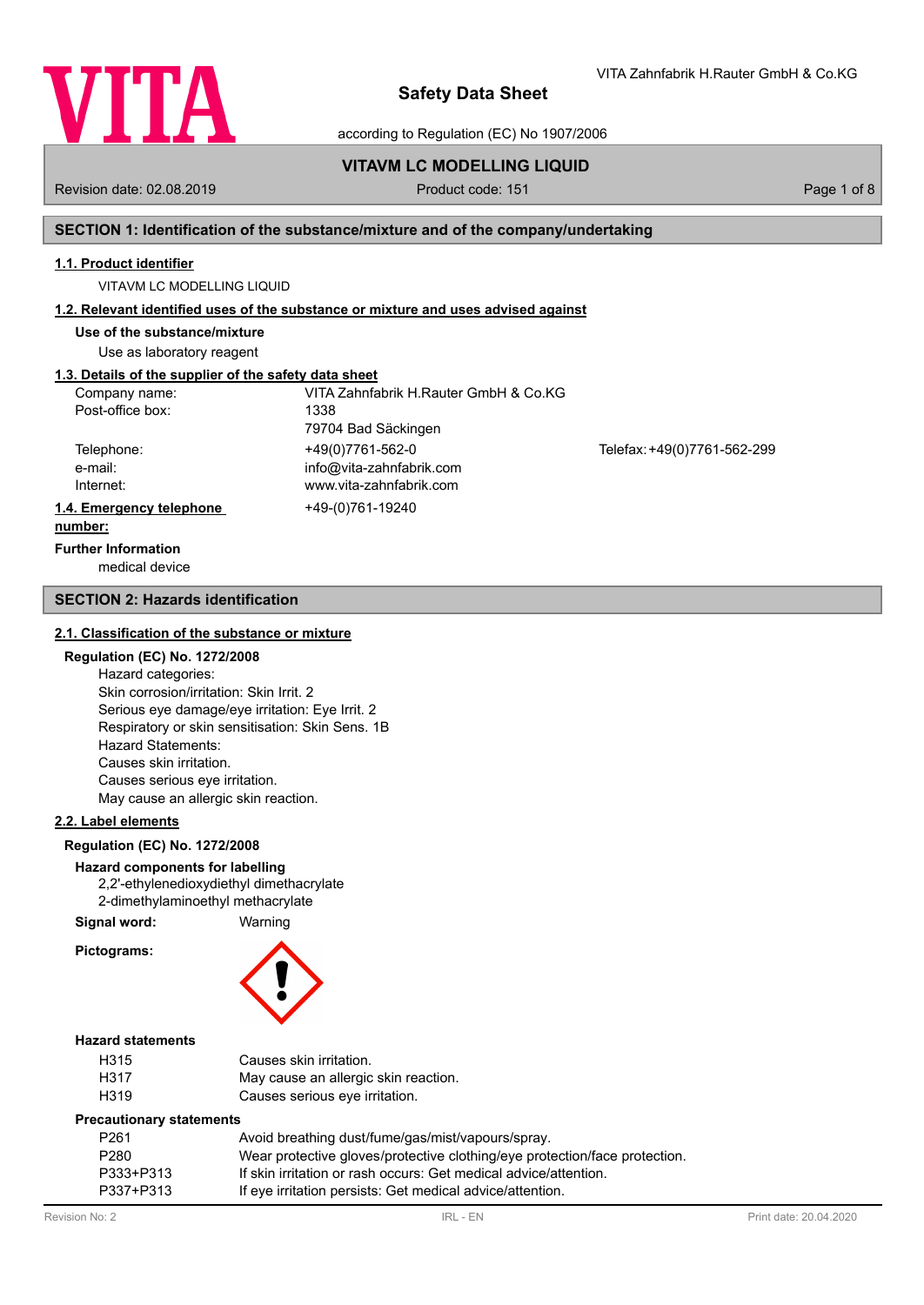

according to Regulation (EC) No 1907/2006

# **VITAVM LC MODELLING LIQUID**

Revision date: 02.08.2019 **Product code: 151** Product code: 151 **Page 2 of 8** Page 2 of 8

## **2.3. Other hazards**

No information available.

# **SECTION 3: Composition/information on ingredients**

## **3.2. Mixtures**

#### **Hazardous components**

| CAS No     | Chemical name                                                                                   |              |                  |            |  |
|------------|-------------------------------------------------------------------------------------------------|--------------|------------------|------------|--|
|            | EC No                                                                                           | Index No     | <b>REACH No</b>  |            |  |
|            | <b>GHS Classification</b>                                                                       |              |                  |            |  |
| 109-16-0   | 2,2'-ethylenedioxydiethyl dimethacrylate                                                        |              |                  | $75 - 80%$ |  |
|            | 203-652-6                                                                                       |              | 01-2119969287-21 |            |  |
|            | Skin Sens. 1B; H317                                                                             |              |                  |            |  |
| 90551-76-1 | Methacrylic ester                                                                               |              |                  | $15 - 20%$ |  |
|            | 292-094-7                                                                                       | 607-134-00-4 |                  |            |  |
|            | Skin Irrit. 2, Eye Irrit. 2, STOT SE 3; H315 H319 H335                                          |              |                  |            |  |
| 2867-47-2  | 2-dimethylaminoethyl methacrylate                                                               |              |                  |            |  |
|            | 220-688-8                                                                                       | 607-132-00-3 |                  |            |  |
|            | Acute Tox. 4, Acute Tox. 4, Skin Irrit. 2, Eye Irrit. 2, Skin Sens. 1; H312 H302 H315 H319 H317 |              |                  |            |  |

Full text of H and EUH statements: see section 16.

# **SECTION 4: First aid measures**

#### **4.1. Description of first aid measures**

#### **After inhalation**

Provide fresh air. When in doubt or if symptoms are observed, get medical advice.

#### **After contact with skin**

After contact with skin, wash immediately with plenty of water and soap. Take off immediately all contaminated clothing and wash it before reuse. Medical treatment necessary.

#### **After contact with eyes**

After contact with the eyes, rinse with water with the eyelids open for a sufficient length of time, then consult an ophthalmologist immediately.

## **After ingestion**

Rinse mouth immediately and drink plenty of water.

## **4.2. Most important symptoms and effects, both acute and delayed**

No information available.

# **4.3. Indication of any immediate medical attention and special treatment needed**

Treat symptomatically.

# **SECTION 5: Firefighting measures**

# **5.1. Extinguishing media**

# **Suitable extinguishing media**

Co-ordinate fire-fighting measures to the fire surroundings.

# **5.2. Special hazards arising from the substance or mixture**

Non-flammable.

# **5.3. Advice for firefighters**

Wear a self-contained breathing apparatus and chemical protective clothing. Full protection suit.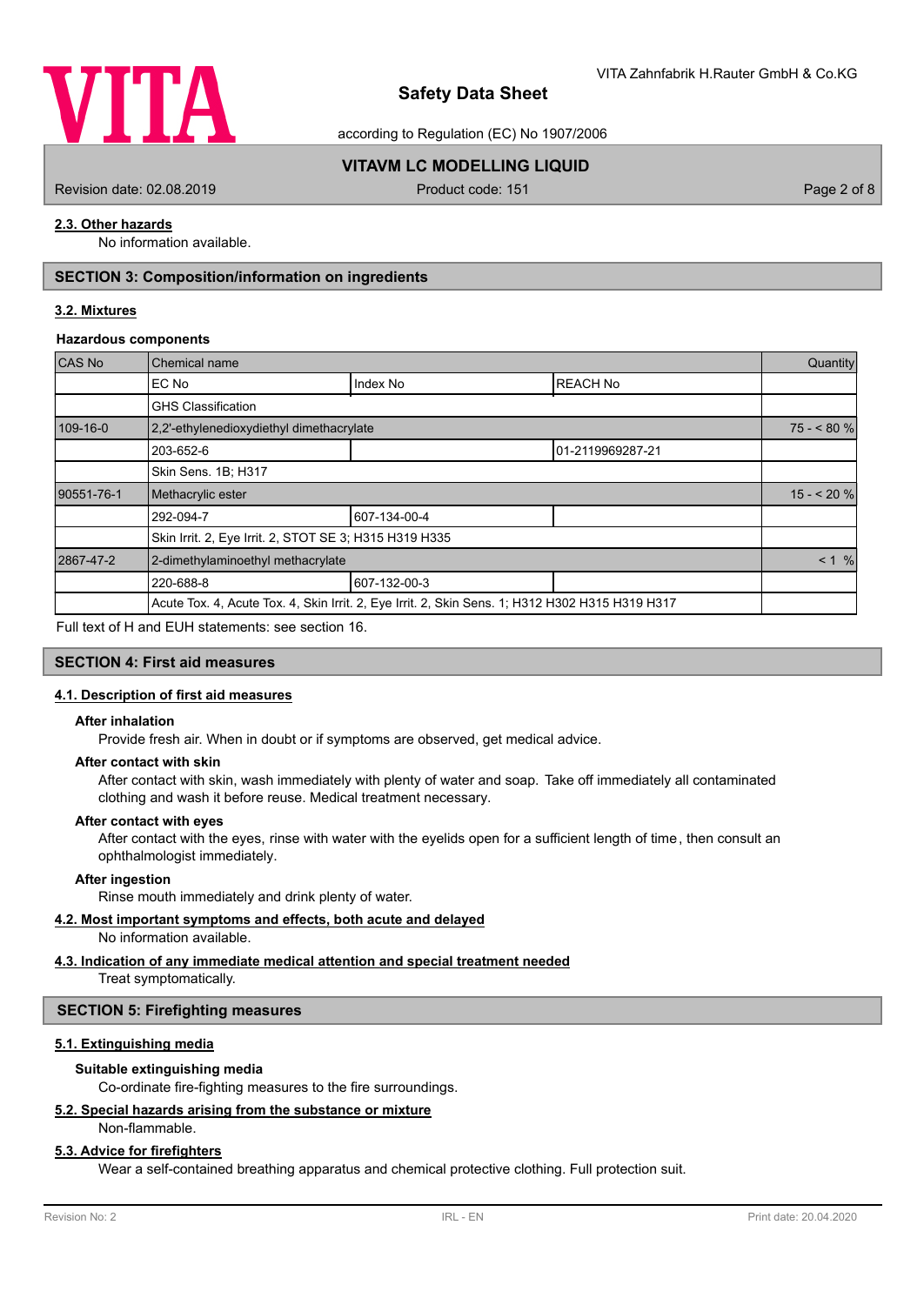

according to Regulation (EC) No 1907/2006

**VITAVM LC MODELLING LIQUID**

Revision date: 02.08.2019 **Product code: 151** Product code: 151 **Page 3 of 8** Page 3 of 8

#### **Additional information**

Suppress gases/vapours/mists with water spray jet. Collect contaminated fire extinguishing water separately. Do not allow entering drains or surface water.

#### **SECTION 6: Accidental release measures**

#### **6.1. Personal precautions, protective equipment and emergency procedures**

Provide adequate ventilation. Do not breathe gas/fumes/vapour/spray. Avoid contact with skin, eyes and clothes. Use personal protection equipment.

#### **6.2. Environmental precautions**

Do not allow to enter into surface water or drains.

#### **6.3. Methods and material for containment and cleaning up**

Absorb with liquid-binding material (e.g. sand, diatomaceous earth, acid- or universal binding agents). Treat the recovered material as prescribed in the section on waste disposal.

#### **6.4. Reference to other sections**

Safe handling: see section 7 Personal protection equipment: see section 8 Disposal: see section 13

#### **SECTION 7: Handling and storage**

#### **7.1. Precautions for safe handling**

#### **Advice on safe handling**

No special measures are necessary.

#### **Advice on protection against fire and explosion**

No special fire protection measures are necessary.

#### **7.2. Conditions for safe storage, including any incompatibilities**

#### **Requirements for storage rooms and vessels**

Keep container tightly closed.

#### **Hints on joint storage**

No special measures are necessary.

# **7.3. Specific end use(s)**

Use as laboratory reagent

#### **SECTION 8: Exposure controls/personal protection**

#### **8.1. Control parameters**

#### **8.2. Exposure controls**



#### **Protective and hygiene measures**

Remove contaminated, saturated clothing immediately. Draw up and observe skin protection programme. Wash hands and face before breaks and after work and take a shower if necessary . When using do not eat, drink, smoke, sniff.

#### **Eye/face protection**

Wear eye/face protection.

#### **Hand protection**

When handling with chemical substances, protective gloves must be worn with the CE-label including the four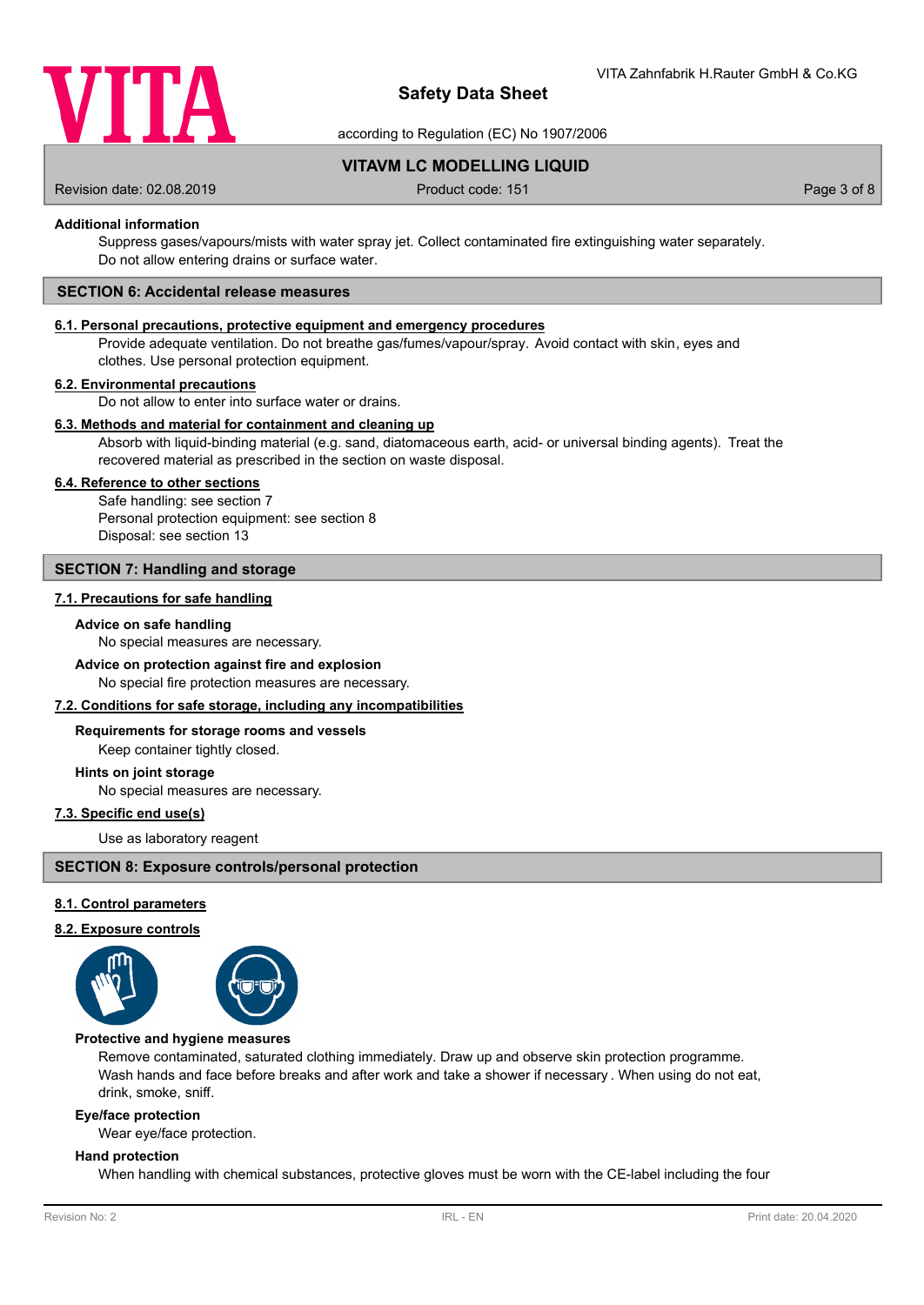

according to Regulation (EC) No 1907/2006

# **VITAVM LC MODELLING LIQUID**

Revision date: 02.08.2019 **Product code: 151** Product code: 151 **Page 4 of 8** Page 4 of 8

control digits. The quality of the protective gloves resistant to chemicals must be chosen as a function of the specific working place concentration and quantity of hazardous substances. For special purposes, it is recommended to check the resistance to chemicals of the protective gloves mentioned above together with the supplier of these gloves. NBR (Nitrile rubber) Recommended glove articles KCL Camtril Velour Breakthrough time (maximum wearing time) 30 min

# **Skin protection**

Use of protective clothing.

# **Respiratory protection**

Provide adequate ventilation as well as local exhaustion at critical locations. Technical ventilation of workplace

# **SECTION 9: Physical and chemical properties**

#### **9.1. Information on basic physical and chemical properties**

| Physical state:<br>Colour:<br>Odour:                                                        | Liquid<br>colourless<br>characteristic |                                  |
|---------------------------------------------------------------------------------------------|----------------------------------------|----------------------------------|
| pH-Value:                                                                                   |                                        | not determined                   |
| Changes in the physical state<br>Melting point:<br>Initial boiling point and boiling range: |                                        | not determined<br>?              |
| Flash point:                                                                                |                                        | ?                                |
| <b>Flammability</b><br>Solid:<br>Gas:                                                       |                                        | not applicable<br>not applicable |
| <b>Explosive properties</b><br>The product is not: Explosive.                               |                                        |                                  |
| Lower explosion limits:<br>Upper explosion limits:                                          |                                        | not determined<br>not determined |
| <b>Auto-ignition temperature</b><br>Solid:<br>Gas:                                          |                                        | not applicable<br>not applicable |
| Decomposition temperature:<br><b>Oxidizing properties</b><br>Not oxidising.                 |                                        | not determined                   |
| Vapour pressure:<br>(at 50 $°C$ )                                                           |                                        | <=1100 hPa                       |
| Density:                                                                                    |                                        | 1,06000 g/cm <sup>3</sup>        |
| Water solubility:                                                                           |                                        | No                               |
| Solubility in other solvents<br>not determined                                              |                                        |                                  |
| Partition coefficient:                                                                      |                                        | not determined                   |
| Vapour density:                                                                             |                                        | not determined                   |
| Evaporation rate:                                                                           |                                        | not determined                   |
| 9.2. Other information                                                                      |                                        |                                  |
| Solid content:                                                                              |                                        | 0,0%                             |
|                                                                                             |                                        |                                  |

# **SECTION 10: Stability and reactivity**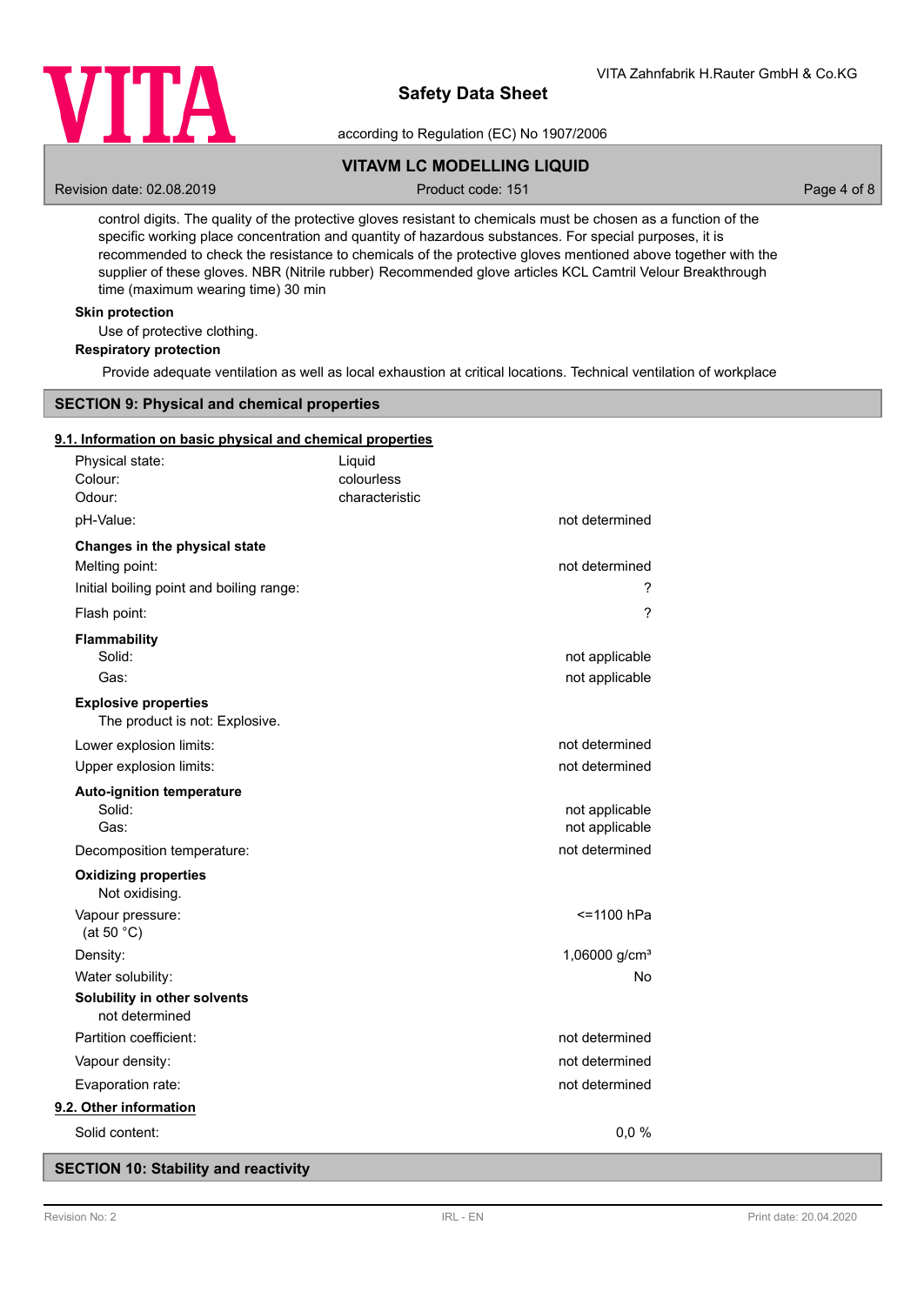

according to Regulation (EC) No 1907/2006

# **VITAVM LC MODELLING LIQUID**

Revision date: 02.08.2019 **Product code: 151** Product code: 151 **Page 5 of 8** Page 5 of 8

#### **10.1. Reactivity**

No hazardous reaction when handled and stored according to provisions.

# **10.2. Chemical stability**

The product is stable under storage at normal ambient temperatures.

#### **10.3. Possibility of hazardous reactions**

No known hazardous reactions.

#### **10.4. Conditions to avoid**

none

# **10.5. Incompatible materials**

No information available.

# **10.6. Hazardous decomposition products**

No known hazardous decomposition products.

#### **SECTION 11: Toxicological information**

#### **11.1. Information on toxicological effects**

#### **Acute toxicity**

Based on available data, the classification criteria are not met.

| CAS No     | Chemical name                     |                     |      |                |        |        |
|------------|-----------------------------------|---------------------|------|----------------|--------|--------|
|            | Exposure route                    | Dose                |      | <b>Species</b> | Source | Method |
| 90551-76-1 | Methacrylic ester                 |                     |      |                |        |        |
|            | dermal                            | LD50<br>mg/kg       | 3000 |                |        |        |
| 2867-47-2  | 2-dimethylaminoethyl methacrylate |                     |      |                |        |        |
|            | oral                              | <b>ATE</b><br>mg/kg | 500  |                |        |        |
|            | dermal                            | <b>ATE</b><br>mg/kg | 1100 |                |        |        |

#### **Irritation and corrosivity**

Causes skin irritation.

Causes serious eye irritation.

#### **Sensitising effects**

May cause an allergic skin reaction. (2,2'-ethylenedioxydiethyl dimethacrylate; 2-dimethylaminoethyl methacrylate)

#### **Carcinogenic/mutagenic/toxic effects for reproduction**

Based on available data, the classification criteria are not met.

#### **STOT-single exposure**

Based on available data, the classification criteria are not met.

#### **STOT-repeated exposure**

Based on available data, the classification criteria are not met.

#### **Aspiration hazard**

Based on available data, the classification criteria are not met.

#### **Additional information on tests**

The mixture is classified as hazardous according to regulation (EC) No 1272/2008 [CLP].

# **SECTION 12: Ecological information**

#### **12.1. Toxicity**

The product is not: Ecotoxic.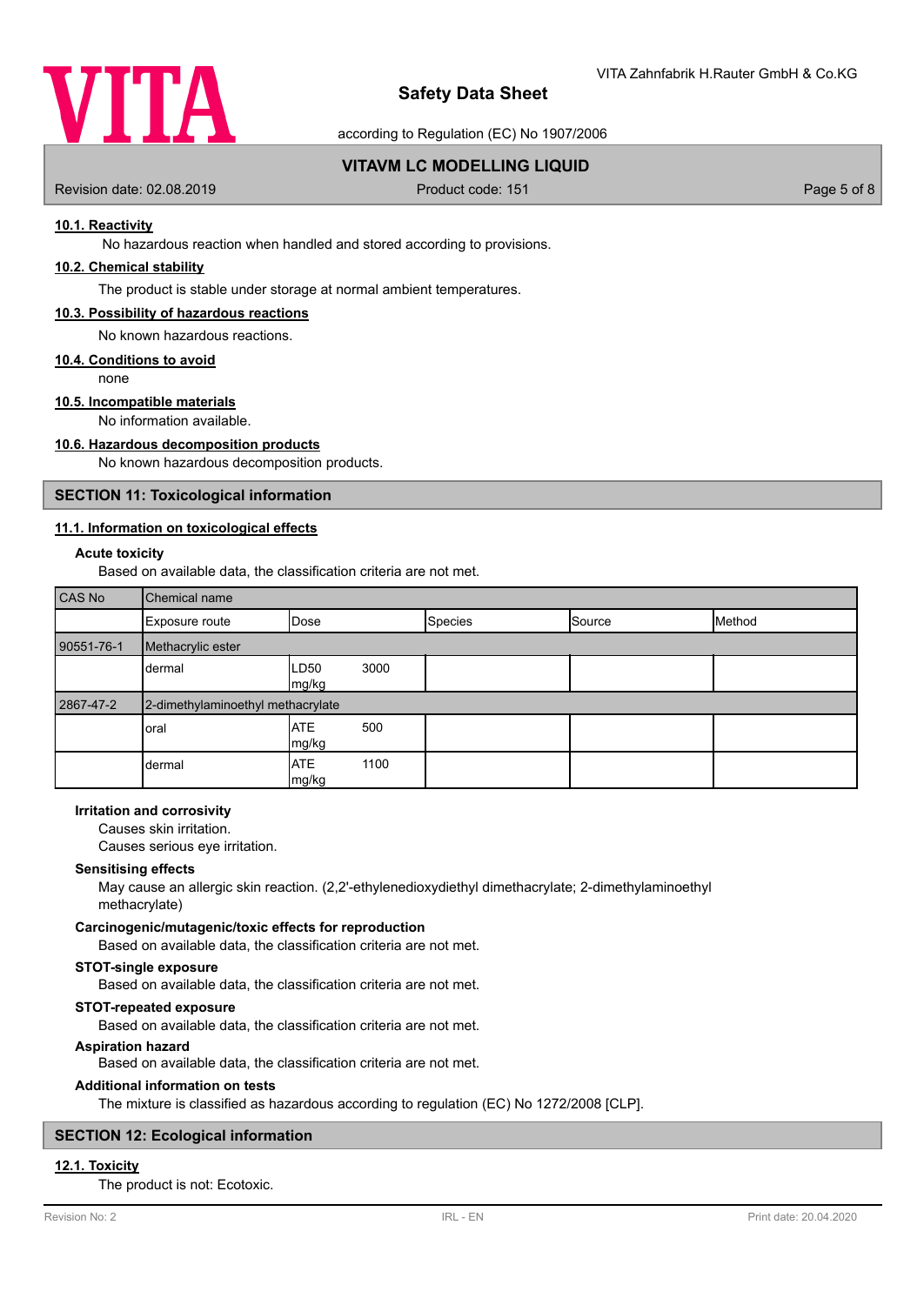# VITA

# **Safety Data Sheet**

according to Regulation (EC) No 1907/2006

# **VITAVM LC MODELLING LIQUID**

Revision date: 02.08.2019 **Product code: 151** Product code: 151 **Page 6 of 8** Page 6 of 8

#### **12.2. Persistence and degradability**

The product has not been tested.

# **12.3. Bioaccumulative potential**

The product has not been tested.

#### **12.4. Mobility in soil**

The product has not been tested.

#### **12.5. Results of PBT and vPvB assessment**

The product has not been tested.

#### **12.6. Other adverse effects**

No information available.

# **Further information**

Avoid release to the environment.

#### **SECTION 13: Disposal considerations**

#### **13.1. Waste treatment methods**

#### **Disposal recommendations**

Do not allow to enter into surface water or drains. Dispose of waste according to applicable legislation.

#### **Contaminated packaging**

Handle contaminated packages in the same way as the substance itself.

#### **SECTION 14: Transport information**

#### **Land transport (ADR/RID)**

**Inland waterways transport (ADN)**

**Marine transport (IMDG)**

#### **Air transport (ICAO-TI/IATA-DGR)**

#### **14.5. Environmental hazards**

ENVIRONMENTALLY HAZARDOUS: no

## **14.6. Special precautions for user** No information available.

**14.1. UN number:** No dangerous good in sense of this transport regulation. **14.2. UN proper shipping name:** No dangerous good in sense of this transport regulation. **14.3. Transport hazard class(es):** No dangerous good in sense of this transport regulation. **14.4. Packing group:** No dangerous good in sense of this transport regulation.

**14.1. UN number:** No dangerous good in sense of this transport regulation. **14.2. UN proper shipping name:** No dangerous good in sense of this transport regulation. **14.3. Transport hazard class(es):** No dangerous good in sense of this transport regulation. **14.4. Packing group:** No dangerous good in sense of this transport regulation.

**14.1. UN number:** No dangerous good in sense of this transport regulation. **14.2. UN proper shipping name:** No dangerous good in sense of this transport regulation. **14.3. Transport hazard class(es):** No dangerous good in sense of this transport regulation. **14.4. Packing group:** No dangerous good in sense of this transport regulation.

**14.1. UN number:** No dangerous good in sense of this transport regulation. **14.2. UN proper shipping name:** No dangerous good in sense of this transport regulation. **14.3. Transport hazard class(es):** No dangerous good in sense of this transport regulation. **14.4. Packing group:** No dangerous good in sense of this transport regulation.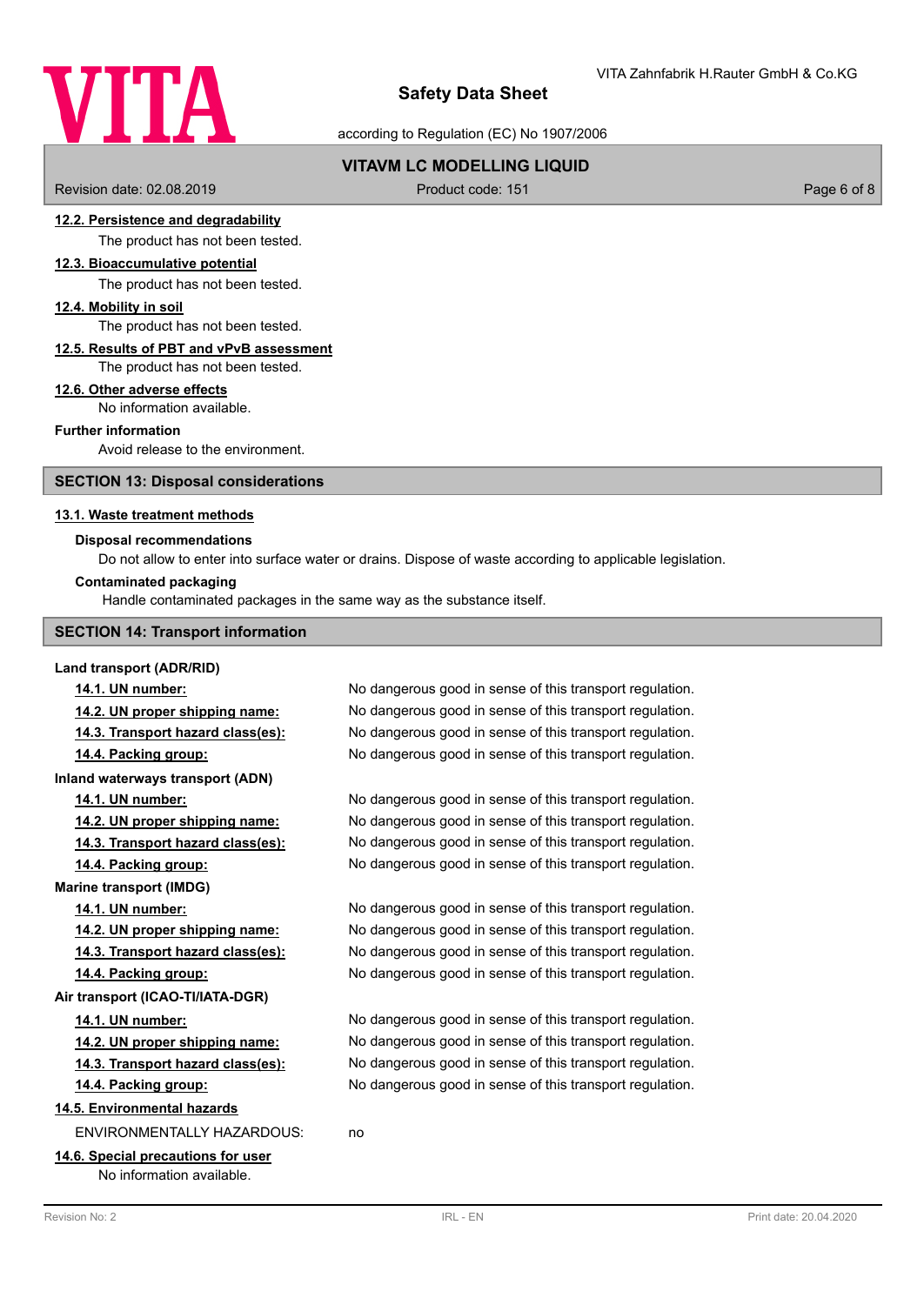

according to Regulation (EC) No 1907/2006

# **VITAVM LC MODELLING LIQUID**

Revision date: 02.08.2019 **Product code: 151** Product code: 151 **Page 7 of 8** Page 7 of 8

#### **14.7. Transport in bulk according to Annex II of Marpol and the IBC Code**

not applicable

# **SECTION 15: Regulatory information**

## **15.1. Safety, health and environmental regulations/legislation specific for the substance or mixture**

| EU regulatory information                            |                                                                                                                       |
|------------------------------------------------------|-----------------------------------------------------------------------------------------------------------------------|
| Information according to 2012/18/EU<br>(SEVESO III): | Not subject to 2012/18/EU (SEVESO III)                                                                                |
| National regulatory information                      |                                                                                                                       |
| Employment restrictions:                             | Observe restrictions to employment for juveniles according to the 'juvenile<br>work protection guideline' (94/33/EC). |
| Water hazard class (D):                              | 1 - slightly hazardous to water                                                                                       |
| Skin resorption/Sensitization:                       | Causes allergic hypersensitivity reactions.                                                                           |

#### **15.2. Chemical safety assessment**

Chemical safety assessments for substances in this mixture were not carried out.

#### **SECTION 16: Other information**

#### **Abbreviations and acronyms**

ADR: Accord européen sur le transport des marchandises dangereuses par Route (European Agreement concerning the International Carriage of Dangerous Goods by Road ) IMDG: International Maritime Code for Dangerous Goods IATA: International Air Transport Association GHS: Globally Harmonized System of Classification and Labelling of Chemicals EINECS: European Inventory of Existing Commercial Chemical Substances ELINCS: European List of Notified Chemical Substances CAS: Chemical Abstracts Service LC50: Lethal concentration, 50% LD50: Lethal dose, 50% CLP: Classification, labelling and Packaging REACH: Registration, Evaluation and Authorization of Chemicals GHS: Globally Harmonised System of Classification, Labelling and Packaging of Chemicals UN: United Nations DNEL: Derived No Effect Level DMEL: Derived Minimal Effect Level PNEC: Predicted No Effect Concentration ATE: Acute toxicity estimate LL50: Lethal loading, 50% EL50: Effect loading, 50% EC50: Effective Concentration 50% ErC50: Effective Concentration 50%, growth rate NOEC: No Observed Effect Concentration BCF: Bio-concentration factor PBT: persistent, bioaccumulative, toxic vPvB: very persistent, very bioaccumulative RID: Regulations concerning the international carriage of dangerous goods by rail ADN: European Agreement concerning the International Carriage of Dangerous Goods by Inland Waterways (Accord européen relatif au transport international des marchandises dangereuses par voies de navigation intérieures) EmS: Emergency Schedules MFAG: Medical First Aid Guide ICAO: International Civil Aviation Organization MARPOL: International Convention for the Prevention of Marine Pollution from Ships